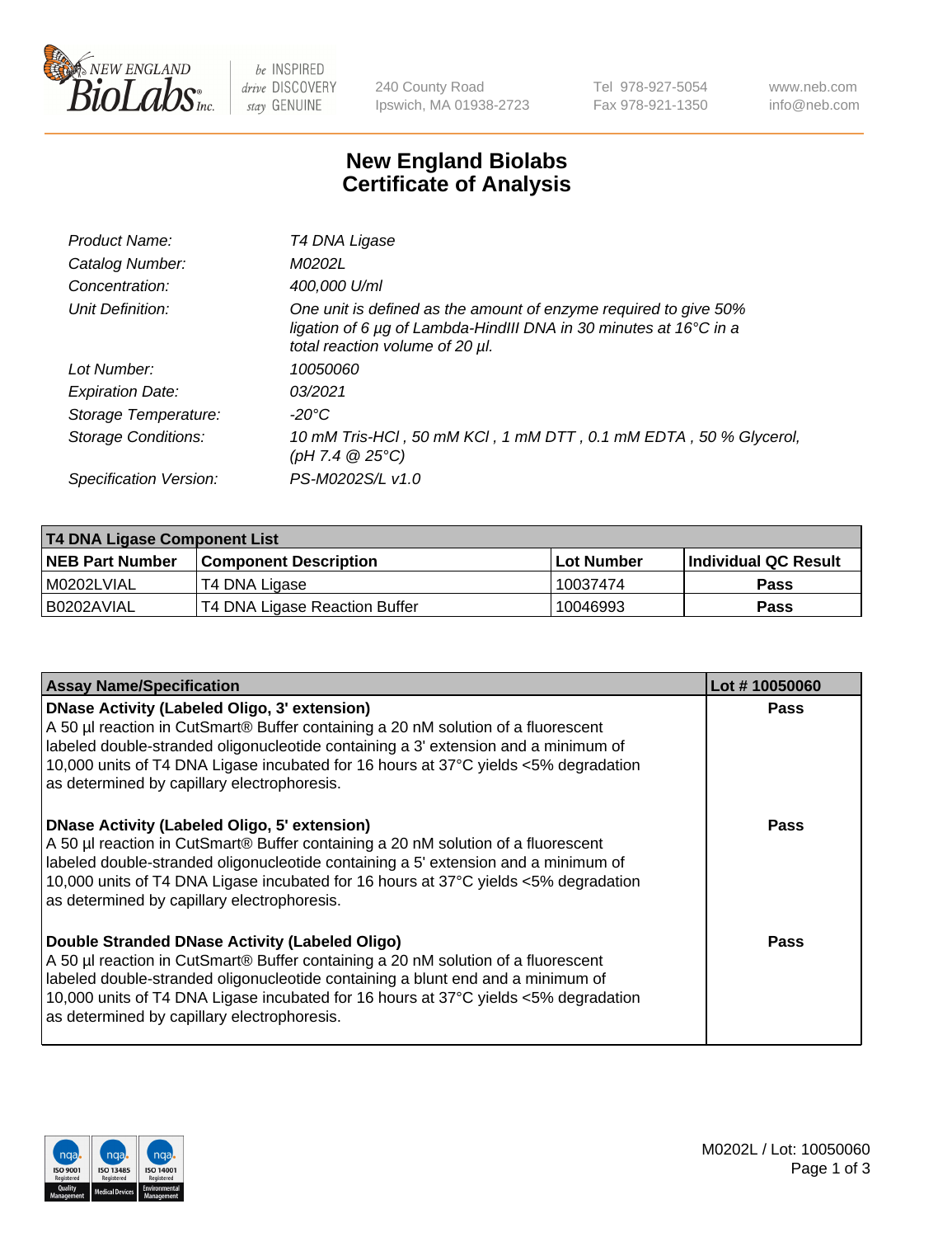

be INSPIRED drive DISCOVERY stay GENUINE

240 County Road Ipswich, MA 01938-2723 Tel 978-927-5054 Fax 978-921-1350

www.neb.com info@neb.com

| <b>Assay Name/Specification</b>                                                                                                                                                                                                                                                                                                                                                                                    | Lot #10050060 |
|--------------------------------------------------------------------------------------------------------------------------------------------------------------------------------------------------------------------------------------------------------------------------------------------------------------------------------------------------------------------------------------------------------------------|---------------|
| <b>Endonuclease Activity (Nicking)</b><br>A 50 µl reaction in NEBuffer 1 containing 1 µg of supercoiled PhiX174 DNA and a<br>minimum of 2000 units of T4 DNA Ligase incubated for 4 hours at 37°C results in <10%<br>conversion to the nicked form as determined by agarose gel electrophoresis.                                                                                                                   | <b>Pass</b>   |
| <b>Exonuclease Activity (Radioactivity Release)</b><br>A 50 µl reaction in NEBuffer 1 containing 1 µg of a mixture of single and<br>double-stranded [3H] E. coli DNA and a minimum of 2000 units of T4 DNA Ligase<br>incubated for 4 hours at 37°C releases <0.1% of the total radioactivity.                                                                                                                      | <b>Pass</b>   |
| <b>Ligation and Recutting (Terminal Integrity, Digested DNA)</b><br>A 20 µl reaction in 1X T4 DNA Ligase Reaction Buffer containing 2 µg of Lambda<br>DNA-HindIII Digest and a minimum of 4000 units of T4 DNA Ligase incubated for 16<br>hours at 37°C results in >95% ligation of the DNA fragments as determined by agarose<br>gel electrophoresis. Of these ligated fragments, >95% can be recut with HindIII. | <b>Pass</b>   |
| <b>Non-Specific DNase Activity (16 Hour)</b><br>A 50 µl reaction in NEBuffer 1 containing 1 µg of CIP-treated Lambda-HindIII DNA and<br>a minimum of 2000 units of T4 DNA Ligase incubated for 16 hours at 37°C results in a<br>DNA pattern free of detectable nuclease degradation as determined by agarose gel<br>electrophoresis.                                                                               | <b>Pass</b>   |
| <b>Protein Concentration (A280)</b><br>The concentration of T4 DNA Ligase is 0.4 mg/ml +/- 10% as determined by UV<br>absorption at 280 nm. Protein concentration is determined by the Pace method using<br>the extinction coefficient of 57,675 and molecular weight of 55,292 daltons for T4<br>DNA Ligase (Pace, C.N. et al. (1995) Protein Sci., 4, 2411-2423).                                                | <b>Pass</b>   |
| <b>Protein Purity Assay (SDS-PAGE)</b><br>T4 DNA Ligase is ≥ 95% pure as determined by SDS-PAGE analysis using Coomassie Blue<br>detection.                                                                                                                                                                                                                                                                        | Pass          |
| qPCR DNA Contamination (E. coli Genomic)<br>A minimum of 2000 units of T4 DNA Ligase is screened for the presence of E. coli<br>genomic DNA using SYBR® Green qPCR with primers specific for the E. coli 16S rRNA<br>locus. Results are quantified using a standard curve generated from purified E. coli<br>genomic DNA. The measured level of E. coli genomic DNA contamination is ≤ 1 E. coli<br>genome.        | Pass          |
| <b>RNase Activity (Extended Digestion)</b><br>A 10 µl reaction in NEBuffer 4 containing 40 ng of a 300 base single-stranded RNA<br>and a minimum of 1 µl of T4 DNA Ligase is incubated at 37°C. After incubation for 16<br>hours, >90% of the substrate RNA remains intact as determined by gel electrophoresis                                                                                                    | Pass          |